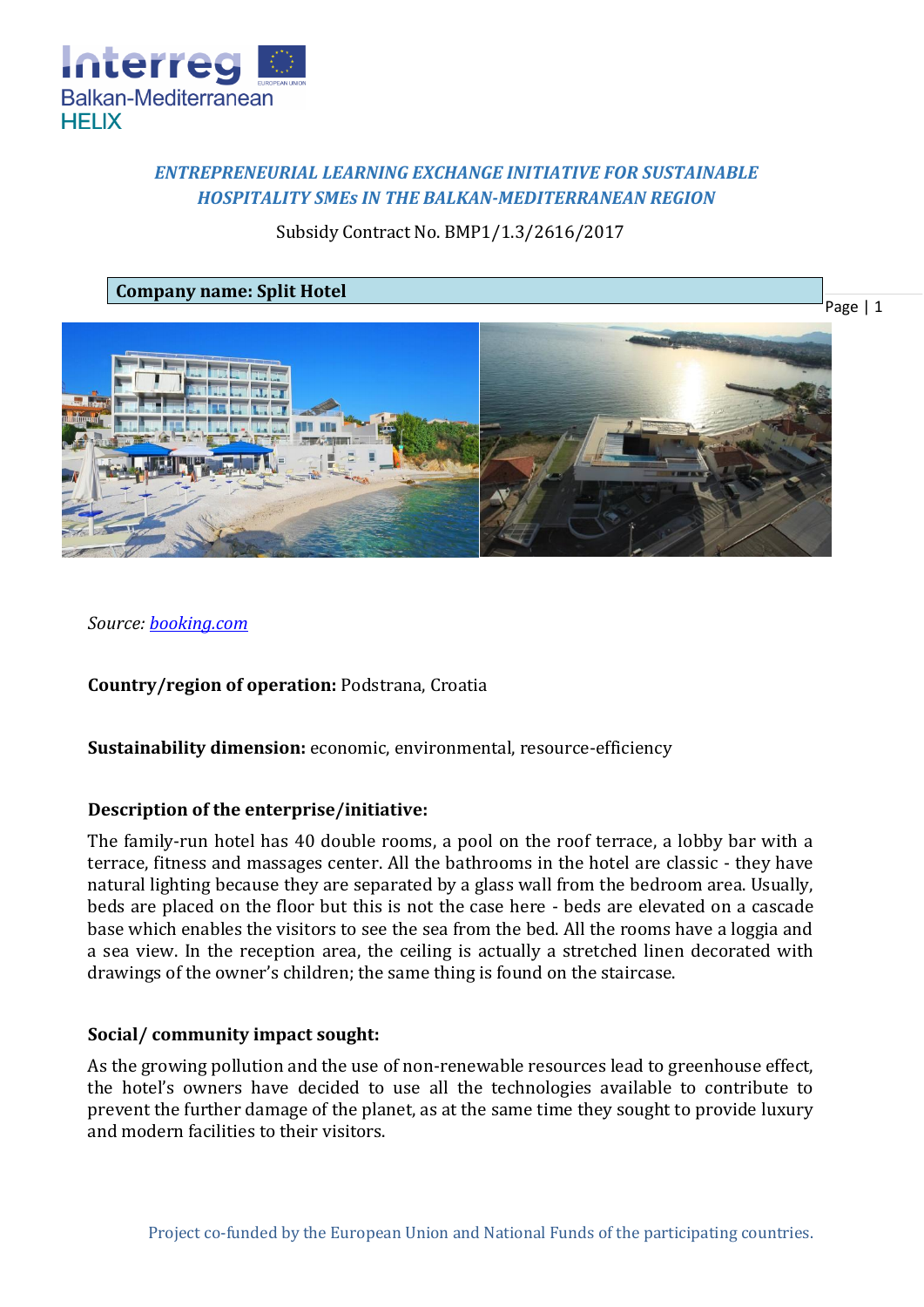

**Stakeholders:** Visitors of Split Hotel, society in general

## **Approach applied:**

installed, there is a rainwater tank which is used for watering green surfaces, cleaning the  $\frac{1}{\text{Page } |2}$ The hotel is the first in Croatia certified of energy efficiency class A. The hot water (daily needs 8000 litres) is heated by solar energy, solar power of capacity of about 9.9 kW is parking space and the walkway, recycling bins are in the halls, all cleaning detergents are biodegradable, shampoos and soaps in the rooms and public restrooms are pH neutral and have Eco certificates.

### **Innovation applied:**

Located on the beach offering all the sought luxuries for a high-class summer holiday as at the same time using all the available renewable energy resources, it is the first hotel in Croatia of that kind and it is rated by the visitors as modern and eco-friendly at the same time. Another innovation is that the hotel employees are being educated about energy efficient behaviour and also contribute to the sustainability of the business.

### **Social impact and business results achieved:**

Located directly on the beach, offering terrace pool, massages, fitness center, restaurant, free Wifi and modern atmosphere the hotel owns everything needed to be preferable accommodation place for tourists of all age and background. The hotel is rated as Superb in booking.com with score of 9.0. The added value comes from the use of renewable energy resources which bolster the sustainability of the model as at the same time enhance the profitability and the reputation of the business.

## **Financial situation / sustainability of the business model:**

By investing in renewable resource technologies the hotel management have reduced the utility expenses which enables lowering the accommodation prices and subsequently increase the tourist flow.

**Key success factors:** Resource-efficiency, modern facilities, location, staff involvement, comparatively low prices

**Challenges and problems:** The hotel operates year-round and during early spring, autumn and winter the renewable-energy installations can not fully secure the power supply as the sun radiation is lower.

#### **Year when the enterprise was created:** 2012